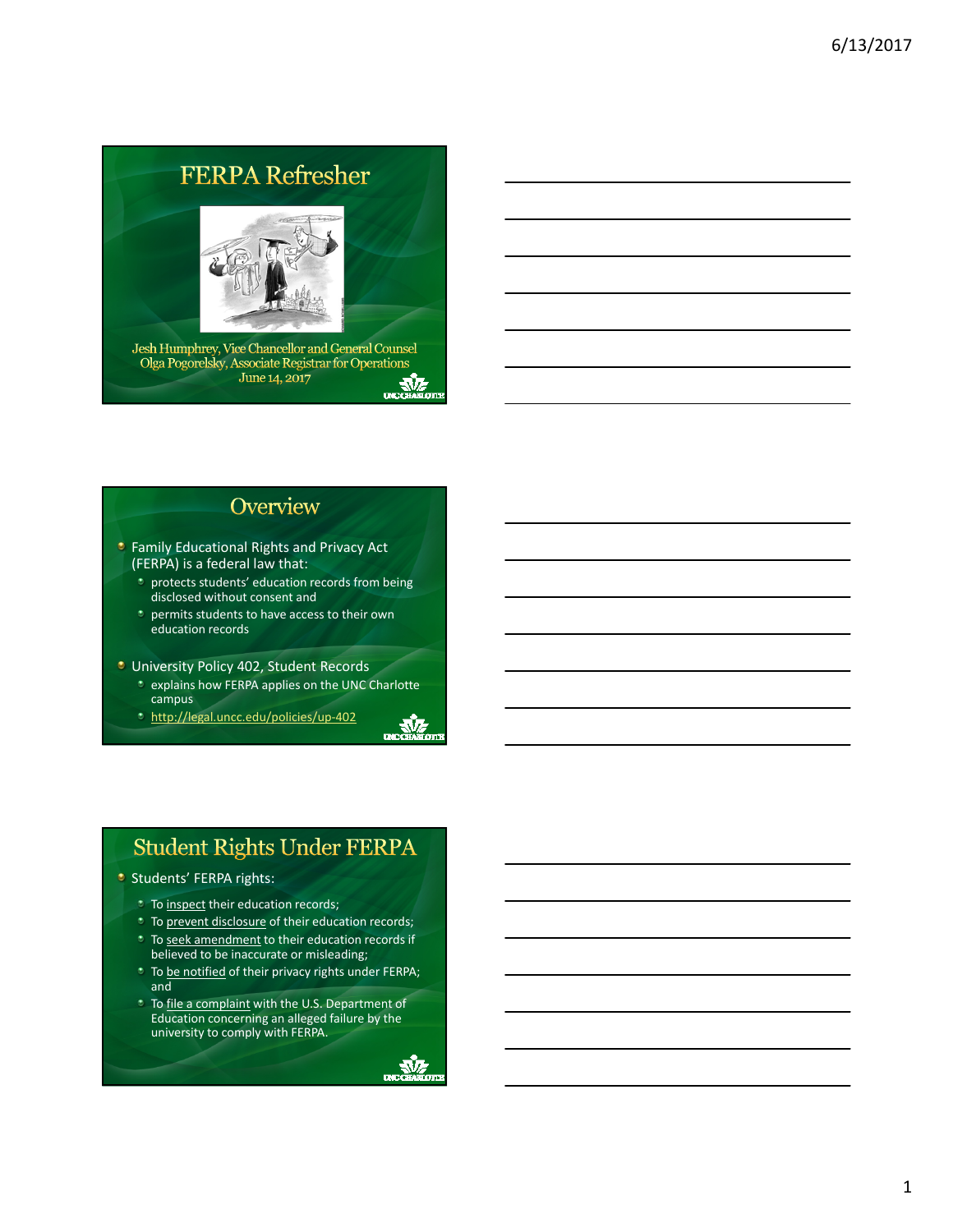#### Who is covered?

**U** Who is covered by FERPA?

- Living students currently attending or who have attended at any time in the past, and only to information collected about them while they were attending (or information gathered post‐ attendance that is directly related to the students' attendance).
- **NC Public Records Act treats records of** applicants (whether admitted or not) as confidential even though that is not required by **FERPA AVE**

### What is covered?

- **U** What is an "education record" according to FERPA?
	- *Information that is directly related to the student* and
	- Maintained by the university.

#### "Maintained and "Directly Related"

*Testimony of FPCO Director LeRoy Rooker, U.S. Department of Education Safe And Drug‐free Schools And Communities Advisory Committee Meeting, February 21, 2007:*

*"Virtually anything that is maintained at a public school on a student that is identifiable to the student is going to be an education record. This includes things like handwriting, video/audio tapes, computer media, microfilm, microfiche. Any means by which those records are maintained.*

*To be directly related means in some way it's going to be personally identifiable to that student. Personally identifiable includes the student's name, a social security number, a student ID number. Also includes other information to make the student's identity easily traceable so if you've got something where information is de‐ identified, then it's not directly related."* $\frac{M}{2}$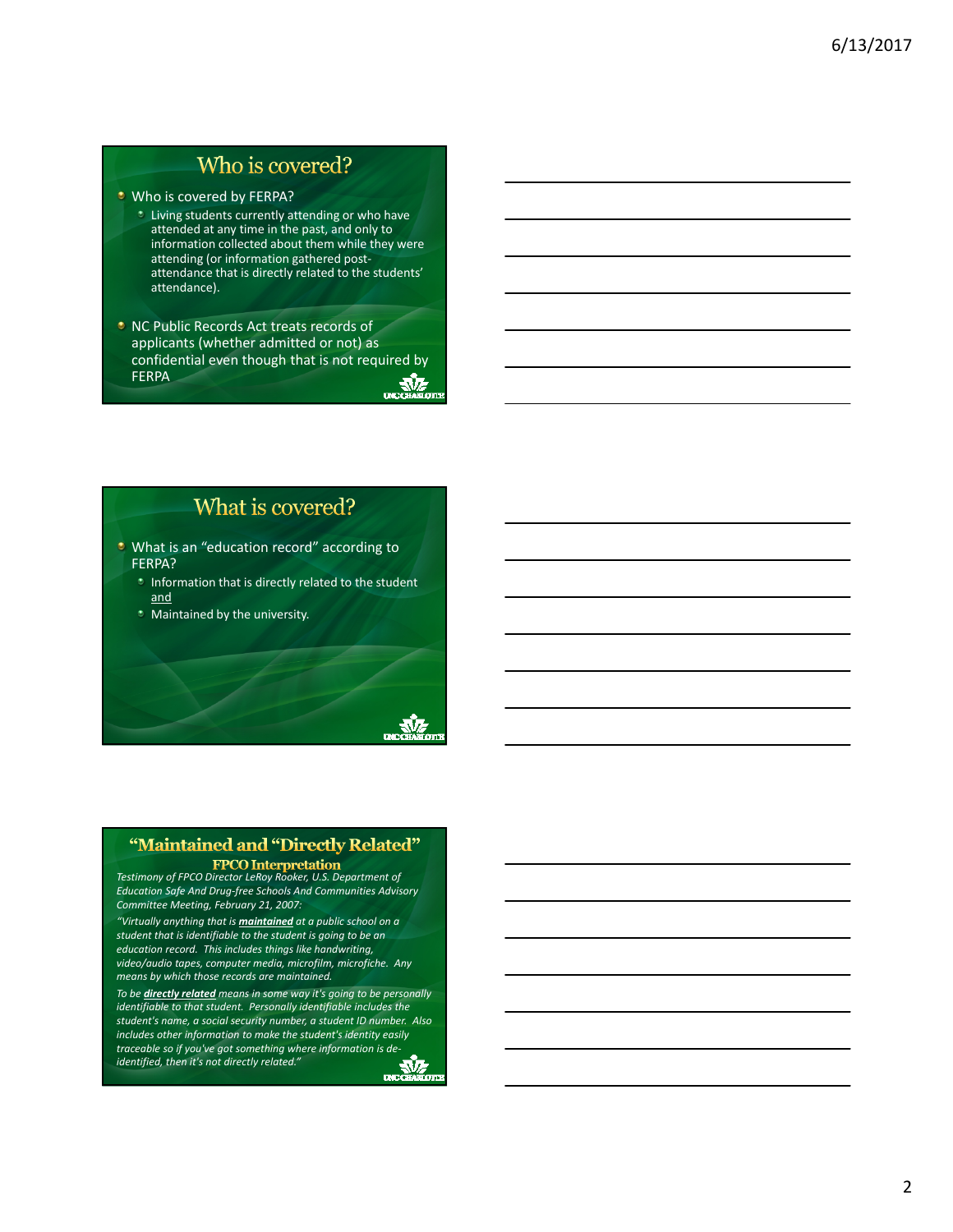# **Education Records**

- **U** What is not an education record?
	- Campus police records
	- **Employment records (unless dependent on status** as student)
	- Medical/counseling records
	- Non‐circulating faculty or staff records made for personal use
	- \* Peer-graded assignments BEFORE collected by instructor

 $\frac{\sqrt{2}}{\sqrt{2}}$ 

**LACCHARGE** 

 $\frac{\sqrt{2}}{\sqrt{2}}$ 

Certain alumni records

#### **Directory Information**

- **Directory information is exempt from FERPA** confidentiality requirements
- **•** "Directory information" at UNC Charlotte (and most schools):
	- **\*** student's name, local and permanent address, email address, telephone number, date and place of birth, class, major field of study, dates of attendance, enrollment status, degrees and awards (including scholarships) received, participation in officially recognized activities and sports, weight and height of members of athletic teams, and the most recent previous educational agency or institution attended.

**Students may opt out (privacy hold)** 

#### Directory I

Directory information  $\frac{1}{2}$  student electronic mail address confidentiality requirer "limited

Photographs, videos, or other<br>media containing a student's image<br>or likeness and University-issued<br>student electronic mail addresses<br>are designated by UNC Charlotte as<br>"limited use directory information"<br>and generally are

- "Directory information" at The University (and most schools):
	- **\*** student's name, local and permanent address, email address, telephone number, date and place of birth, class,<br>major field of study, dates of attendance, enrollment status, degrees and awards (including scholarships) received, participation in officially recognized activities and sports, weight and height of members of athletic teams, and the recent previous educational attended.

**Students may opt out (privacy hold)**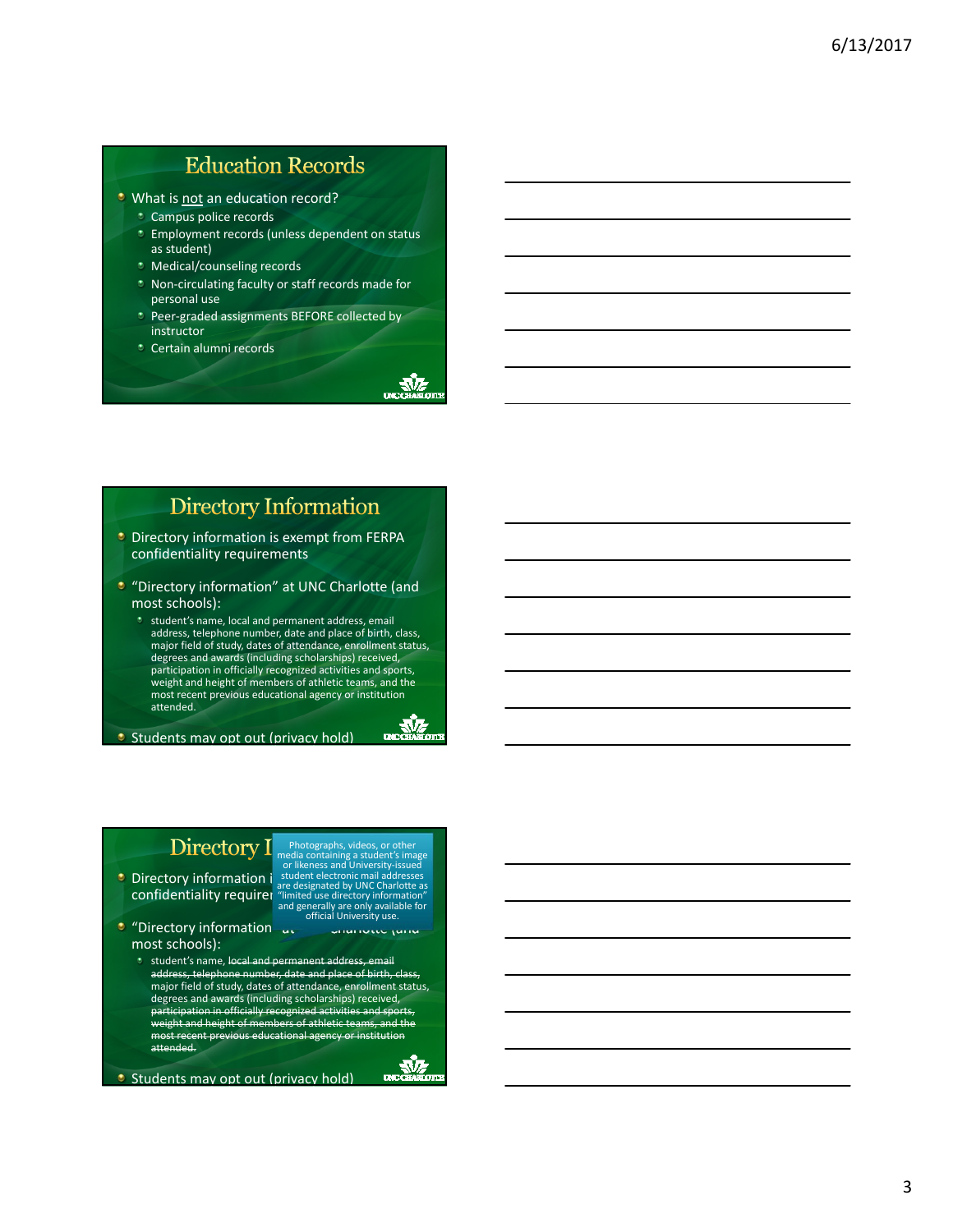# **Release of Education Records**

- **When may education records be released to** third parties?
	- **t** directory information (unless privacy hold!)
	- $*$  written consent of student
	- <sup>\*</sup> judicial order/subpoena
	- *t* university officials with legitimate educational interest
	- *parents under if student is dependent*
	- *\** other circumstances

### **Written Consent**

#### **U** Written consent of student

- **\*** Signed
- **\*** Dated
- **Must include:** 
	- **Specific records to be disclosed**
	- *De Purpose of disclosure*
	- Identity of person to whom records will be disclosed

**Judicial orders/subpoenas** 

Contact your attorney



 $\frac{1}{\sqrt{2}}$ 

# **School Officials**

- **University officials with a legitimate educational** interest
	- **C** Questions to ask:
		-
		- Does the person have a "legitimate educational interest"?
		- **t** Has the person clearly articulated the interest?
		- *I* Is the interest actual and concrete?
		- **Is the interest educationally related?**
		- $\cdot$  Is the interest narrow in scope?
		- **\*** Has the person been informed as to restrictions re: dissemination to others?

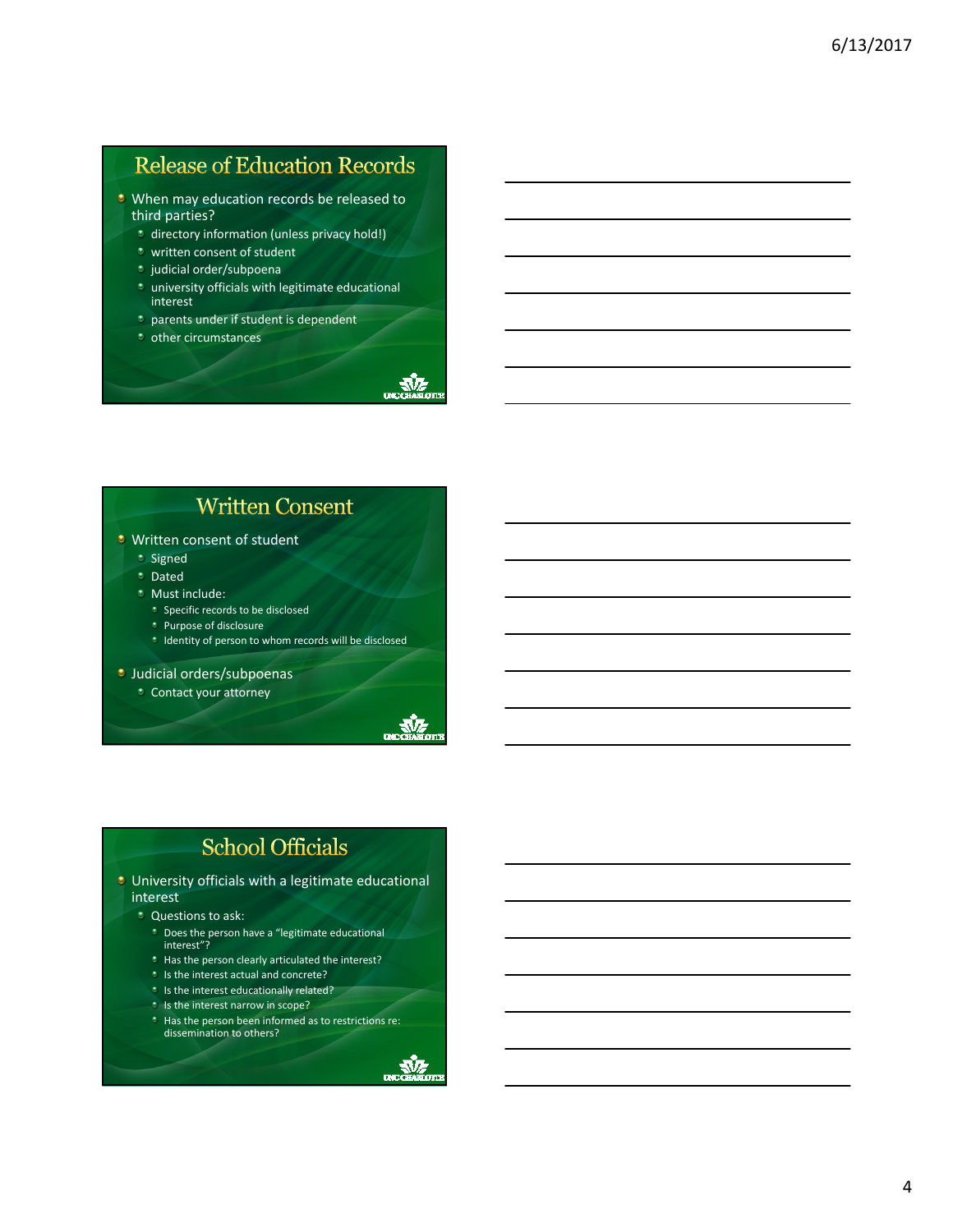# **Major Concepts**

**Major FERPA concepts -**

- **\*** Most records at the university relating to students are protected as education records under FERPA.
- **C** Generally speaking, written consent of the student is required to release education records outside of the university.
- When in doubt, ask.

# **Practical Advice**

- Always the possibility that student will request access to written information, so think about that when writing notes and emails
- **Don't talk about student with other staff or** faculty who do not have a need to know
- $\bullet$  Moral of the story be thoughtful, considerate, and reasonable when handling student information



# Letters of Recommendation

- **Without written consent:** 
	- $"$  "He's a hard worker" = okay (based on your perception, not based on records maintained by university)
	- "As his academic advisor, I've noticed that he is a hard worker" = not okay (advisor relationship with student is not directory information)
	- "He is a hard worker; that's why he got three A's this semester." = not okay (grades are education records) $\mathbb{R}$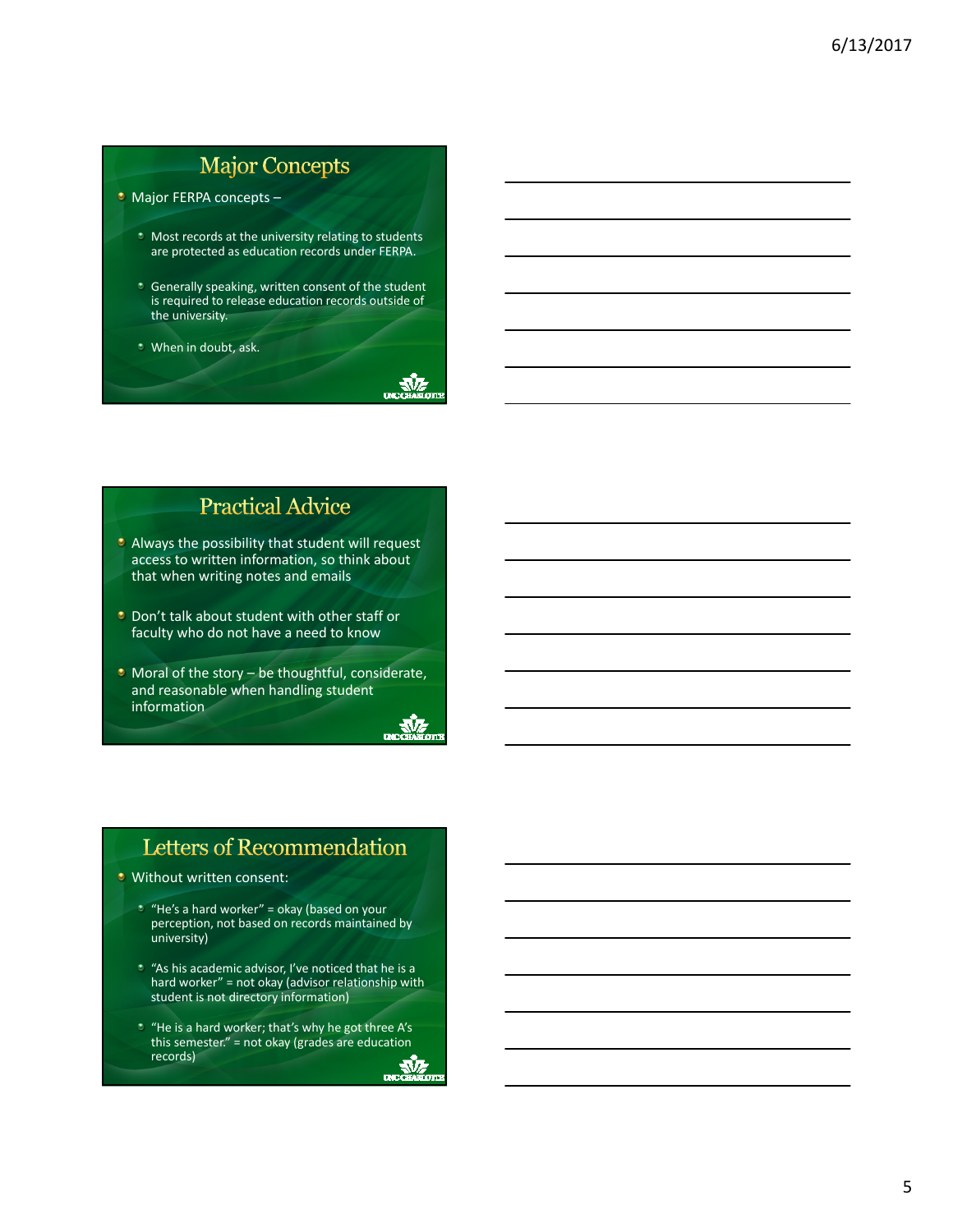# Letters of Recommendation

#### **U** With written consent:

- **•** Permitted to disclose information from education records
	- **t** to person/entity specified on consent form
	- *t* for the purpose specified on consent form
- Remember that if the student does not affirmatively waive his/her right to inspect, student has can review the recommendation you write about him/her



- **C** FERPA rights belong to student, not parents
- $\bullet$  Some ways by which parents can receive information from education records
	- With student's written consent;
	- **If student is dependent for tax purposes;**
	- In a health or safety emergency; or
	- $\bullet$  If the information is based on personal knowledge or observation of student, not based on protected record information



**AVE** 

# Parents (cont.)

- $\bullet$  Some parents can be good influences to help student succeed, so don't automatically cut off communications for fear of FERPA
- **However, if conversation gets difficult or** unproductive, you can end it
	- Signed consent form permits (but does not require) you to talk with parents
- **If FERPA vs. health/safety of student, always err** on side of health/safetyv

6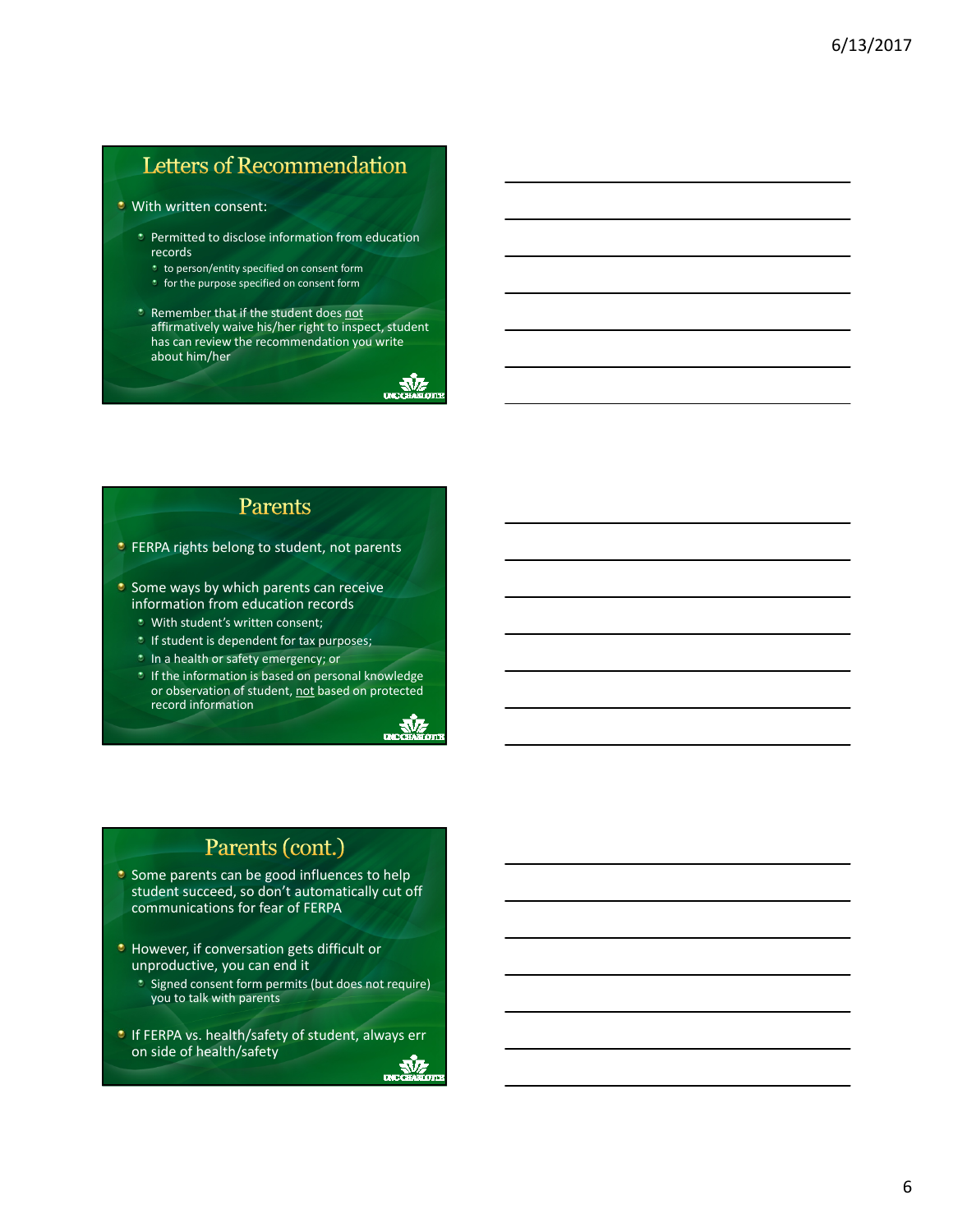# **Examples**

- concerned father calls and shares their student is diagnosed with<br>pression. He asks that you check on the student and let them know how<br>child is doing both in class and outside of class. What should you do?<br>hat can you sha
- A parent calls and wants to know why you aren't following a specified<br>university process. You know the student well and have helped on<br>occasions, but the student is unresponsive and doesn't follow through with<br>what she nee
- Honor Society writes dean and asks for names and addresses of all students in college majoring in Biology and who have achieved 3.0 average.
- Disclosure to parents/third parties when student is present.
- You have a valid written consent from a student to release her information,<br>but in your judgment, you don't think it's in the student's best interest to<br>make the release.
- **Leaving student information on desk or computer screen.**

# Examples (cont.)

- Woman says, "I am X's wife and he asked me to pick up his transcript."
- What if she has a written note from the husband/student authorizing delivery to his wife ?
- **•** FBI agent presents badge and says that he is investigating a crime and it is of the utmost urgency that he see student's records immediately.
- **T** Two students are accused of cheating off of each other during an exam after a third student reports the behavior. One of the accused students requests to inspect any emails related to the situation.

#### $\frac{1}{2}$

UNCOHARLOID

#### **Guest Access Portal**

- **The Guest Access Portal allows students to grant a** guest, such as a parent or spouse, access to **view** specific pieces of their educational records in Self‐ Service Banner.
- In the past, students would sign a consent form to permit parents and other designated parties to access FERPA‐protected information. Now, with the implementation of the Guest Access Portal, students can provide this access online without added delays of completing and submitting paper forms.

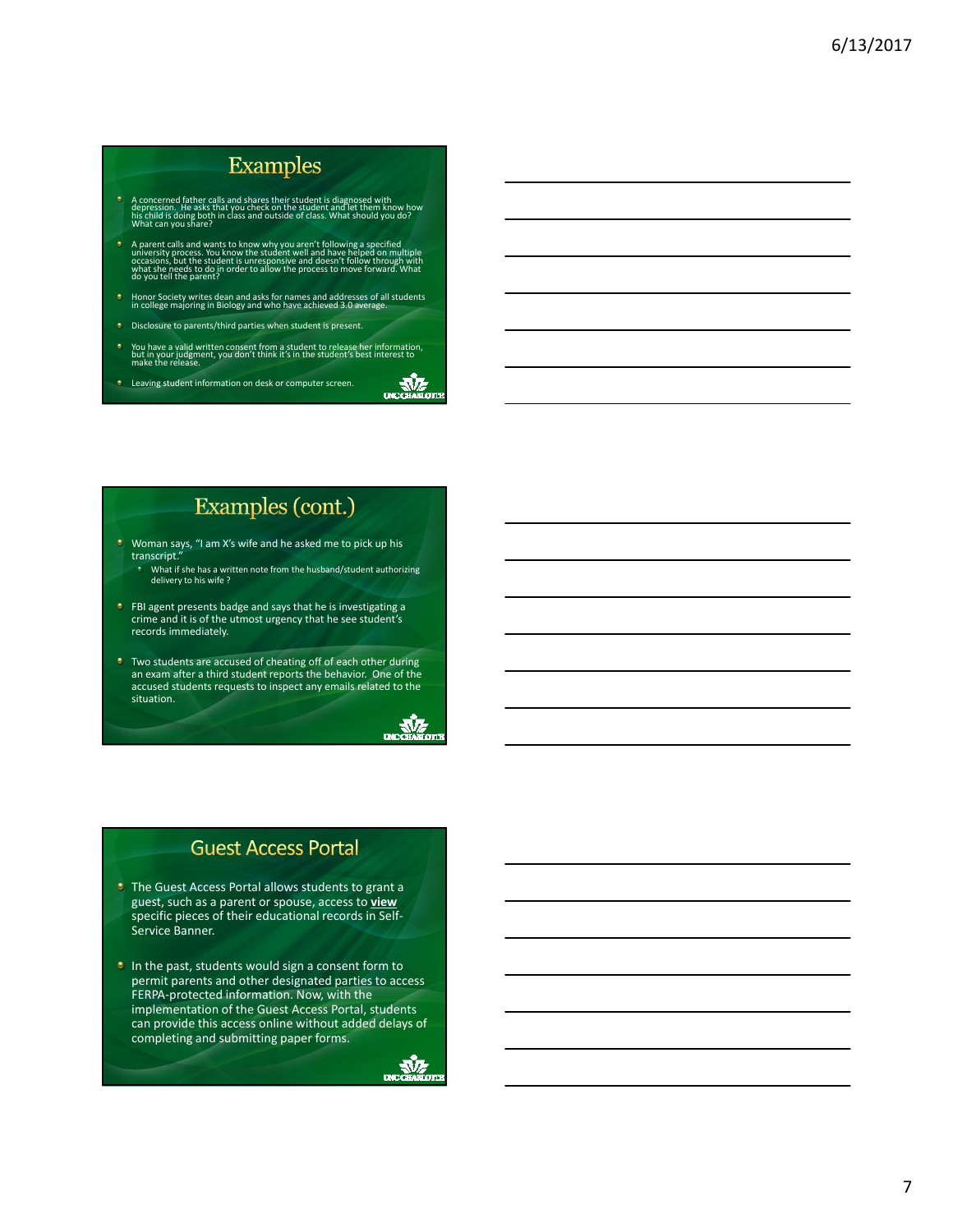#### **Guest Access Portal**

- **Students enter first name, last name, and e-mail** address for designated guests. An automatically generated e‐mail is then sent to the guest to allow them to set up their account.
- **C** Students can also set up a guest passphrase to be used when guests make information requests outside of the Guest Access Portal.

**AVA** 

мz

#### **Guest Access Portal**

- **By default, an authorized guest has access to a** student's record for four years, however the student can modify the start and stop dates.
- $\bullet$  Students can specify which types of records a guest can view (these correspond with Banner Self‐Service pages). Examples: Account Summary, Advising Transcript, Final Grades, Financial Aid Awards, Holds, Student Schedule
- **The Guest Access Portal is NOT a blanket authorization** allowing access to ALL the student's educational records. records.

#### **Guest Access Portal**

- **Students can add and update guests anytime in** Banner Self‐Service.
- **The University does not allow students to delete** a guest, however students can stop access for a guest by ending the access date.
- **University staff cannot add or change guest** access.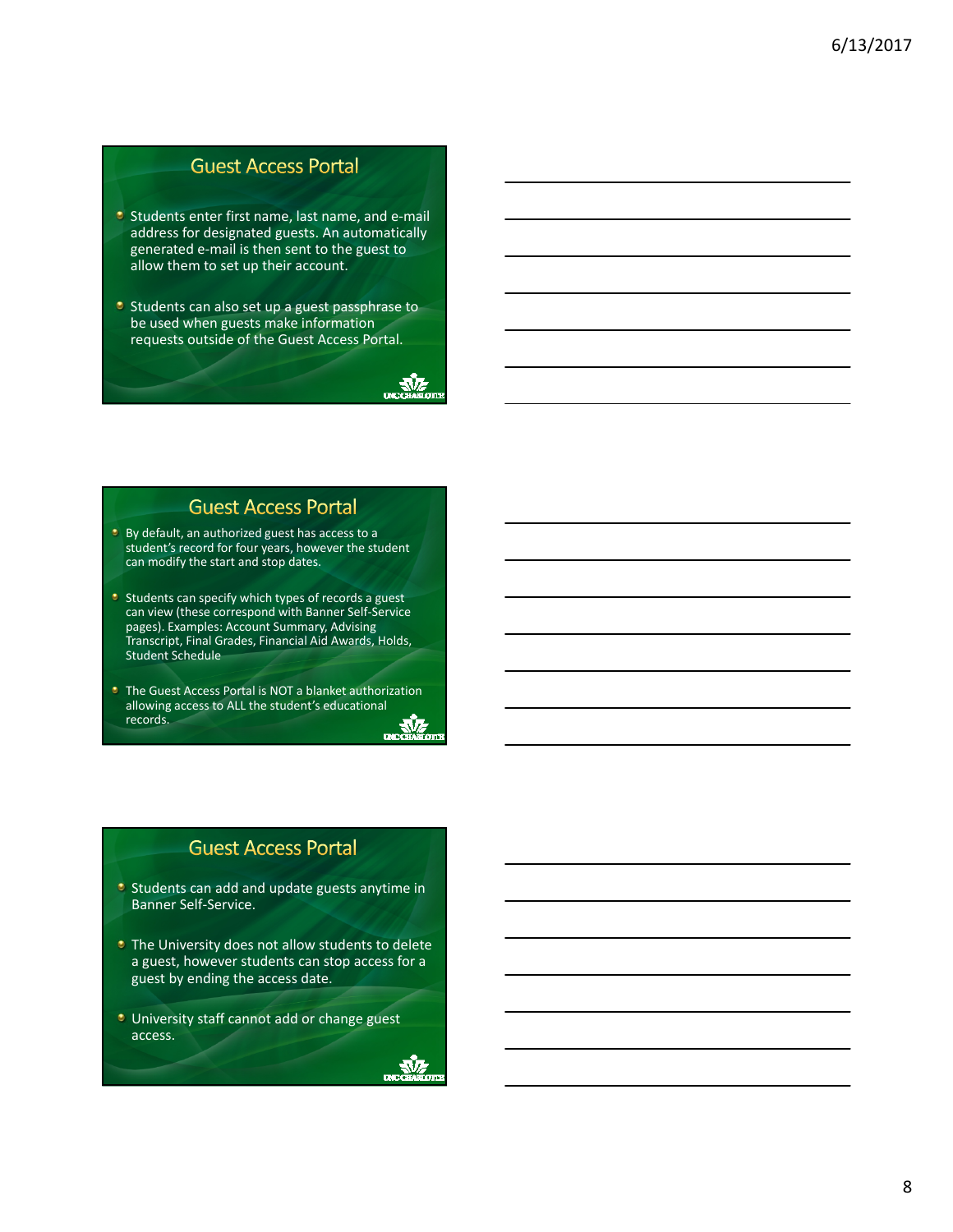### **Guest Access Portal**

- **URICE 15 Ville the Guest Access Portal allows** parents/guests to view your selected educational records, it doesn't allow them to make any changes.
- **C** Authorized Payers are permitted to view student account information and make payments on the student's behalf.



| <b>Guest Access Portal</b>                                                                                                                                                |  |
|---------------------------------------------------------------------------------------------------------------------------------------------------------------------------|--|
| Banner Self Service GE UNC Charlotte<br><b>UNE CRASSITY</b>                                                                                                               |  |
| PERSONAL INFORMATION<br><b>SACULTY &amp; ATVISORS</b><br><b>IMPLUVEE</b>                                                                                                  |  |
| <b>RETURN TO HENU TOTE HAR HELP EXT</b>                                                                                                                                   |  |
| <b>Faculty &amp; Advisors</b>                                                                                                                                             |  |
| A Payment deadlines are enforced. To avoid cancellation of your classes, review payment deadlines.<br>here.                                                               |  |
| *NOTE - Menu items have been alphabetized for your convenience*                                                                                                           |  |
| <b>Term Salertoon</b>                                                                                                                                                     |  |
| <b>CIOV</b> Syderman                                                                                                                                                      |  |
| Accounts attorn Werner                                                                                                                                                    |  |
| Adults or Mental<br>there explores because, there explores grades thates your security what<br>Course Summary Dearch                                                      |  |
| Depreeditorke                                                                                                                                                             |  |
| <b>Ortal Daid Litt</b>                                                                                                                                                    |  |
| Detail Mart Last<br><b>Faculty Detail Schedule</b>                                                                                                                        |  |
| Faculty Grade Summary                                                                                                                                                     |  |
| Faculty Schedule by Day and Teler                                                                                                                                         |  |
| <b>Final Grades</b>                                                                                                                                                       |  |
| For Starting Instructions, 1703 Form<br>Grade Chevie Herst                                                                                                                |  |
| Stade thange requests for courses offered Fed 2019 to present should be requested here. For courses and to fell 2026, please compt your department.                       |  |
| Grade Replacement Request Approval                                                                                                                                        |  |
| Guest Arrang Authorizations                                                                                                                                               |  |
| For Sheding Institutions, (703) Fore-                                                                                                                                     |  |
| Registration Detroites                                                                                                                                                    |  |
| <b>Churlers Menu</b>                                                                                                                                                      |  |
| Staziko alpisek triomatom, trava a aluzkoti arhadula: Proses registratur ovaridas: fitoase a aluzkotis nagatraton. Charge a aluzkotis (das) satura.<br>Summers Class Ltd. |  |
| Summary Vitel Ltd.                                                                                                                                                        |  |

| Banner Self Service @ UNC Charlotte-BANTEST<br><b>LINE</b> |                                        |  |                                                                 |            |                              |                 |  |
|------------------------------------------------------------|----------------------------------------|--|-----------------------------------------------------------------|------------|------------------------------|-----------------|--|
| PERSONAL.<br><b>INFORMATION</b>                            | STUDENT SERVICES /<br>STUDENT ACCOUNTS |  | FINANCIAL.<br>AfD.                                              |            | FACULTY &<br><b>ADVISORS</b> | <b>EMPLOYEE</b> |  |
| <b>Guest Name</b><br>Niner, Norm                           | Email                                  |  | <b>Start Date</b> End Date<br>13-MAY-16 12-MAY-20 Et tu, Bruto? | Passphrase |                              |                 |  |
| <b>Final Grades</b>                                        |                                        |  |                                                                 |            |                              |                 |  |
| Midterm Grades<br>Student Information                      |                                        |  |                                                                 |            |                              |                 |  |
|                                                            |                                        |  |                                                                 |            |                              |                 |  |